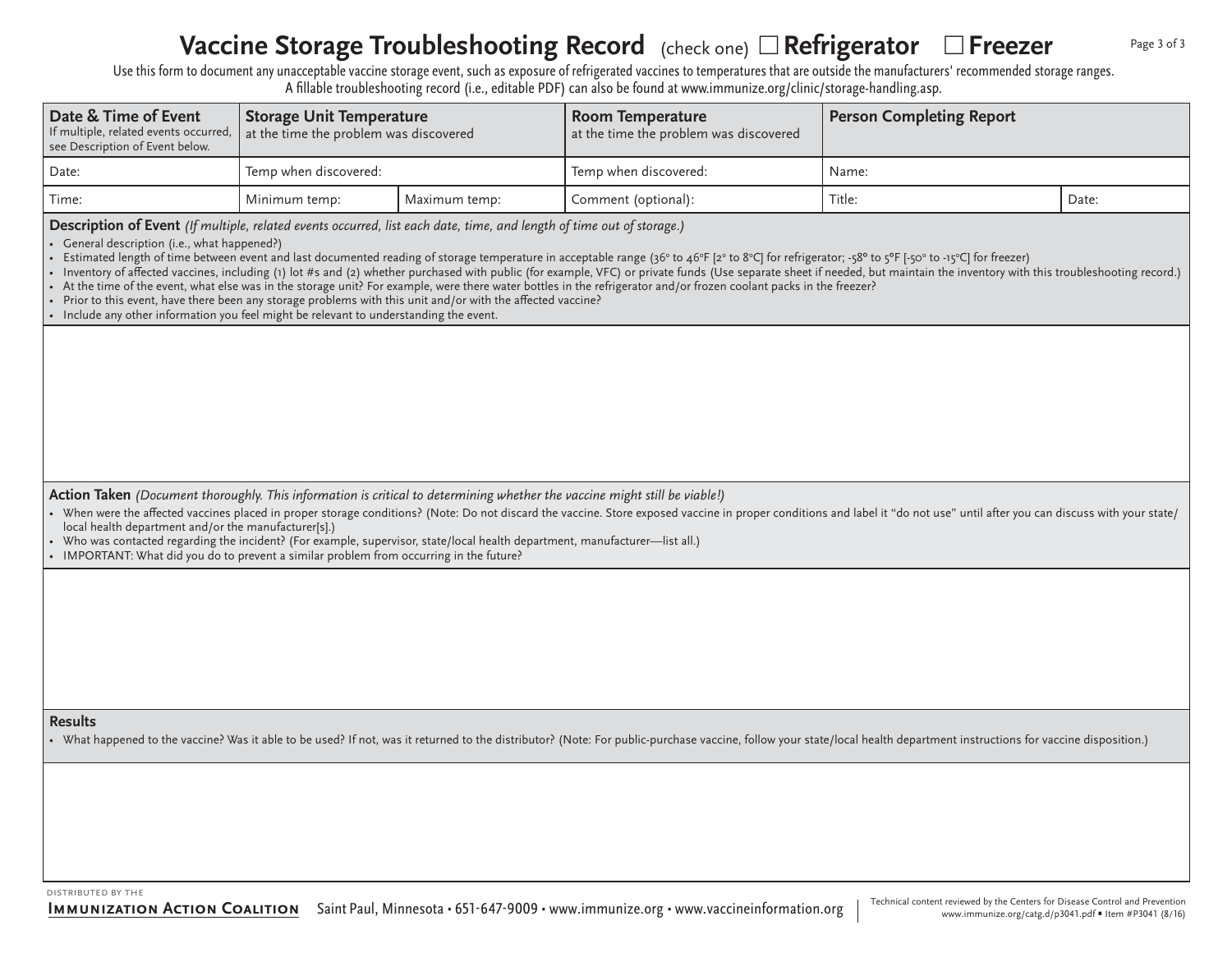# **Vaccine Storage Troubleshooting Record** (check one) **○Refrigerator** □Freezer

Use this form to document any unacceptable vaccine storage event, such as exposure of refrigerated vaccines to temperatures that are outside the manufacturers' recommended storage ranges. A fillable troubleshooting record (i.e., editable pdf) can also be found at www.immunize.org/clinic/storage-handling.asp

| Date & Time of Event<br>If multiple, related events occurred,<br>see Description of Event below. | Storage Unit Temperature<br>at the time the problem was discovered |                              | Room Temperature<br>$\mid$ at the time the problem was discovered | <b>Person Completing Report</b> |               |
|--------------------------------------------------------------------------------------------------|--------------------------------------------------------------------|------------------------------|-------------------------------------------------------------------|---------------------------------|---------------|
| Date: (see below)                                                                                | Temp when discovered: $7^{\circ} \mathcal{C}$                      |                              | Temp when discovered: 25° $\cal C$                                | Name: Nancy Nurse               |               |
| Time: (see below)                                                                                | Minimum temp: 3° $\cal C$                                          | Maximum temp: $12^{\circ}$ C | Comment (optional): temp is approx                                | Title: VFC Coordinator          | Date: 6/24/13 |

**Description of Event** (If multiple, related events occurred, list each date, time, and length of time out of storage.)

ûGeneral description (i.e., what happened?)

ûEstimated length of time between event & last documented reading of storage temperature in acceptable range (36° to 46°F [2° to 8°C] for refrigerator; -58° to 5°F [-50° to -15°C] for freezer)

ûInventory of affected vaccines, including (1) lot #s and (2) whether purchased with public (for example, VFC) or private funds (Use separate sheet if needed, but maintain the inventory with this troubleshooting record)

ûAt the time of the event, what else was in the storage unit? For example, were there water bottles in the refrigerator and/or frozen coolant packs in the freezer?

ûPrior to this event, have there been any storage problems with this unit and/or with the affected vaccine?

ûInclude any other information you feel might be relevant to understanding the event.

interations accurates. Its each and R. Hims, and negative three interactions and is sent to convention of the scale of the scale of the scale of the scale of the scale of the scale of the scale of the scale of the scale of At 8 am on Monday (6/24/13) morning when clinic opened, identified 3 temperature excursions over the weekend in refrigerator with readings as high as 12°, 10° & 9°C in primary vaccine storage unit #1. Recordings taken every 15 min on calibrated digital data logger overnight. Data logger probe in glycol located in middle of refrigerator with vaccines.

Total time out of range: approximately 3 hrs – maximum temp 12°C (see attached document of continuous temp readings)

Inventory of vaccines: see attached

Water bottles in refrigerator door. No vaccine stored in freezer. No problems with storage unit prior to Saturday night. Thunderstorms in area over weekend may have affected power.

**Action Taken** (Document thoroughly. This information is critical to determining whether the vaccine might still be viable!)

- When were the affected vaccines placed in proper storage conditions? (Note: Do not discard the vaccine. Store exposed vaccine in proper conditions and label it "do not use" until after you can discuss with your state/local health department and/or the manufacturer[s].)
- û Who was contacted regarding the incident? (For example, supervisor, state/local health department, manufacturer—list all.)
- IMPORTANT: What did you do to prevent a similar problem from occurring in the future?

Vaccines currently stored appropriately at 7°C. Refrigerator and vaccines labeled "Do Not Use."

My State Immunization Program contacted at 8:30 am. Spoke with Victor Vaccine. Provided Victor with details of event and list of vaccines. Vaccine to remain guarantined until we hear back from Victor.

Called electric company and confirmed 2 short power outages during weekend.

Checked refrigerator seals — called refrigerator maintenance company to replace seals.

Checked plug on unit — placed tape over plug to prevent inadvertent dislodging. Plan to purchase plug guard.

Plan to follow up with Immunization Program on data loggers with alarms that could be sent to coordinator and back-up phones.

## **Results**

• What happened to the vaccine? Was it able to be used? If not, was it returned to the distributor? (Note: For public-purchase vaccine, follow your state/local health department instructions for vaccine disposition.)

Late on Monday, I falked with Victor regarding continued use of vaccine. Victor had checked with manufacturers which confirmed that vaccine is acceptble for use. He fold me that vaccine could therefore be removed from auarantine. I discussed the entire situation with Susie Supervisor and Dr. Director (clinic medical director) who agreed that we could put vaccine back in use.